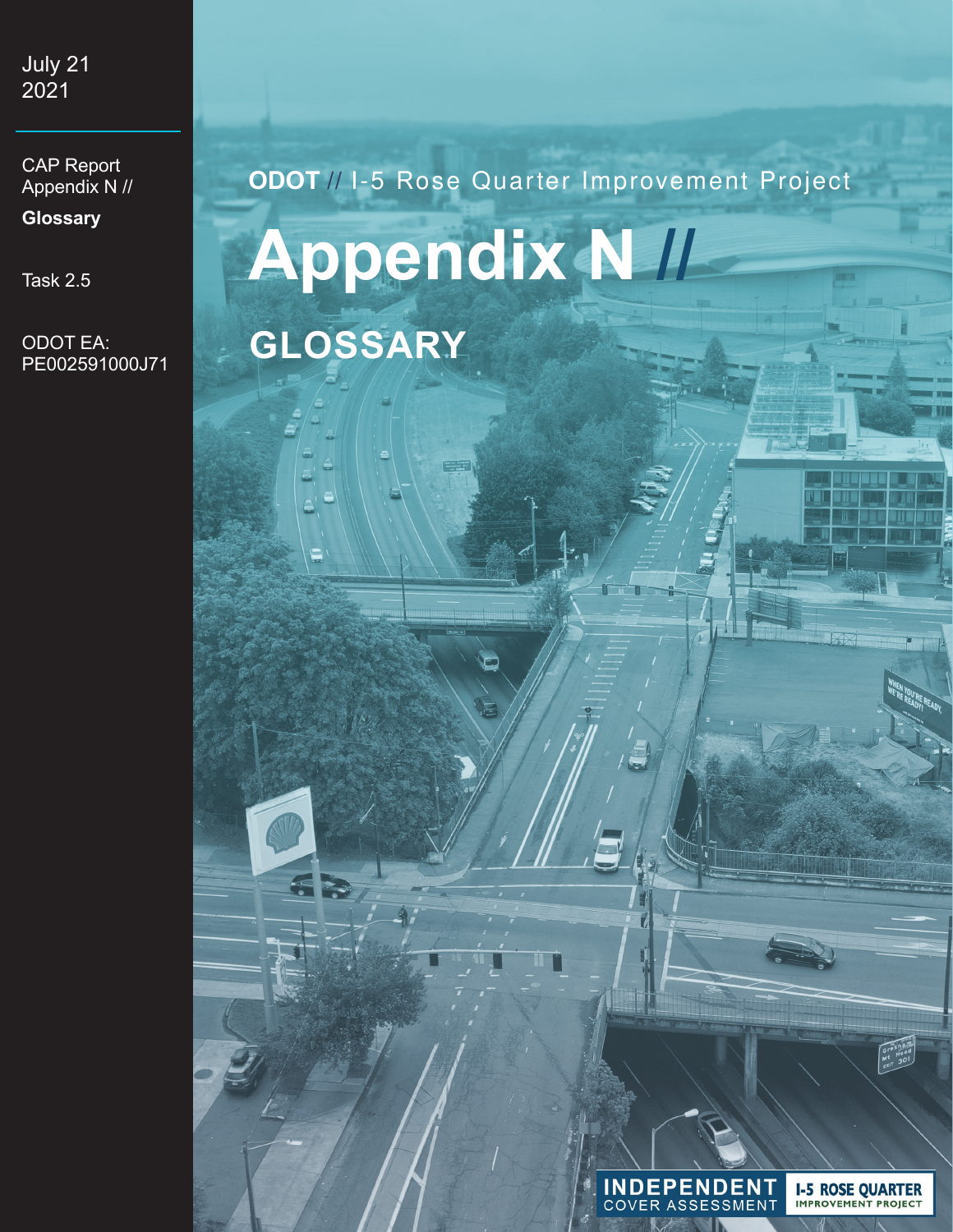**July 21, 2021 CAP Report Glossary** 

# **Contents**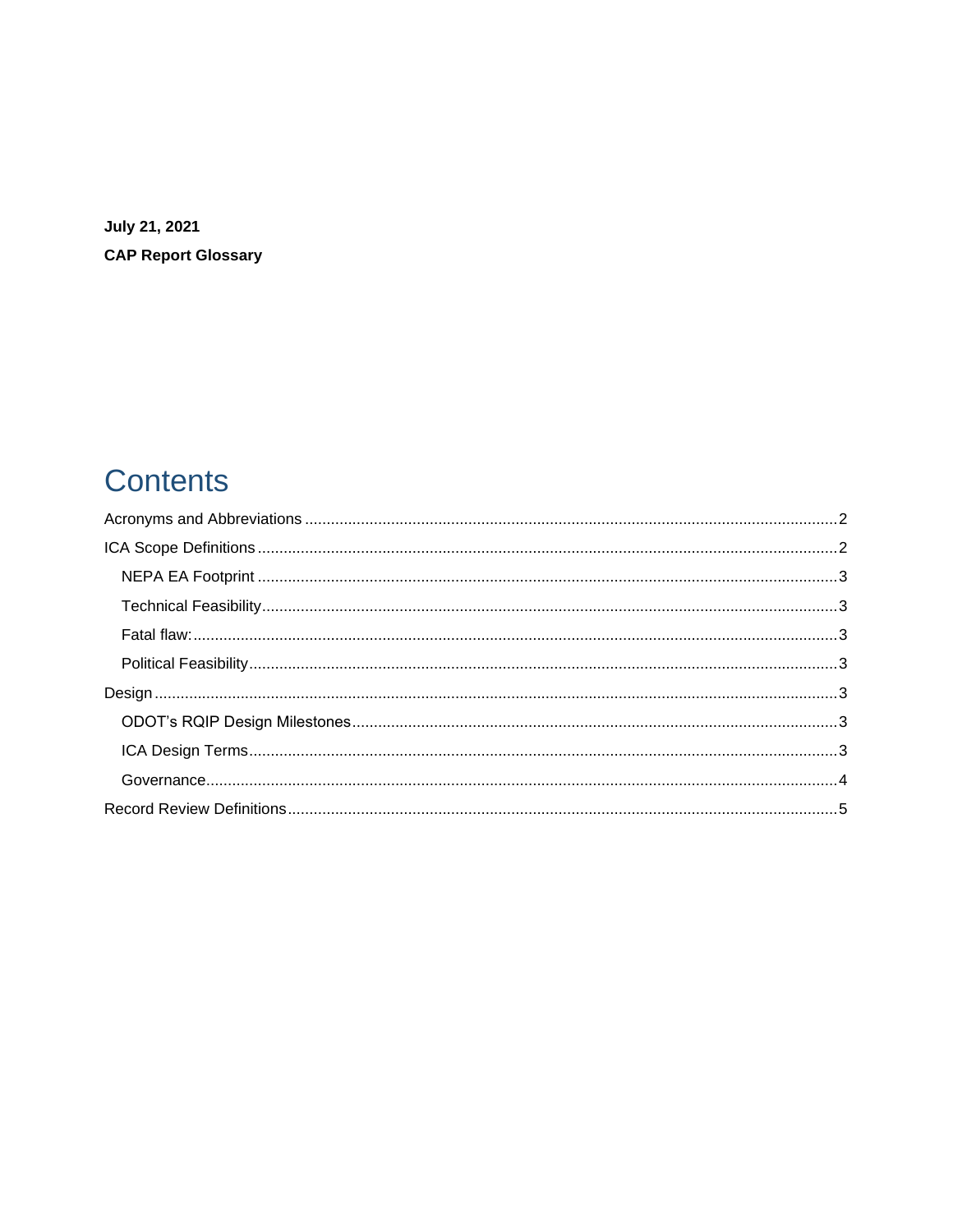# **Independent Cover Assessment Glossary**

The following is a glossary of terms used in the Independent Cover Assessment CAP report. To coordinate terminology, the following is a list of acronyms, words, phrases and their definitions as used throughout the document.

## <span id="page-2-0"></span>Acronyms and Abbreviations

API: Area of Potential Impact AVT: Albina Vision Trust CAP Report: Highway Cover Evaluation and Design Scenario Alternative Report COAC: Community Oversight Advisory Committee EA: Environmental Assessment EIS: Environmental Impact Statement ESC: Executive Steering Committee (role see below) FHWA: Federal Highway Administration FONSI: Finding of No Significant Impact (definition see below) HAAB: Historic Albina Advisory Board (role see below) HCCC or HC3: Highway Cover Coordinating Committee (role see below) ICA: Independent Cover Assessment (role see below) NEPA: National Environmental Policy Act ODOT: Oregon Department of Transportation OTC: Oregon Transportation Commission (role see below) RQIP: Rose Quarter Improvement Project (role see below)

# <span id="page-2-1"></span>ICA Scope Definitions

When the contract was developed for the Independent Highway Cover Assessment, the expectation was that the independent consultant team would be focused on the highway covers and potential highway cover development scenarios for the ESC's recommendation to the OTC. The intent is that this focus remains on the surface elements of the project: the highway cover(s), the local streets that are carried on them, the covers' connections to the existing street network and community, new connection options over I-5, etc. The ICA is not focused on evaluating the I-5 mainline improvements, and the RQIP's auxiliary lanes and shoulders on I-5 should be considered as a baseline project condition that would apply to any of the proposed highway cover development scenarios.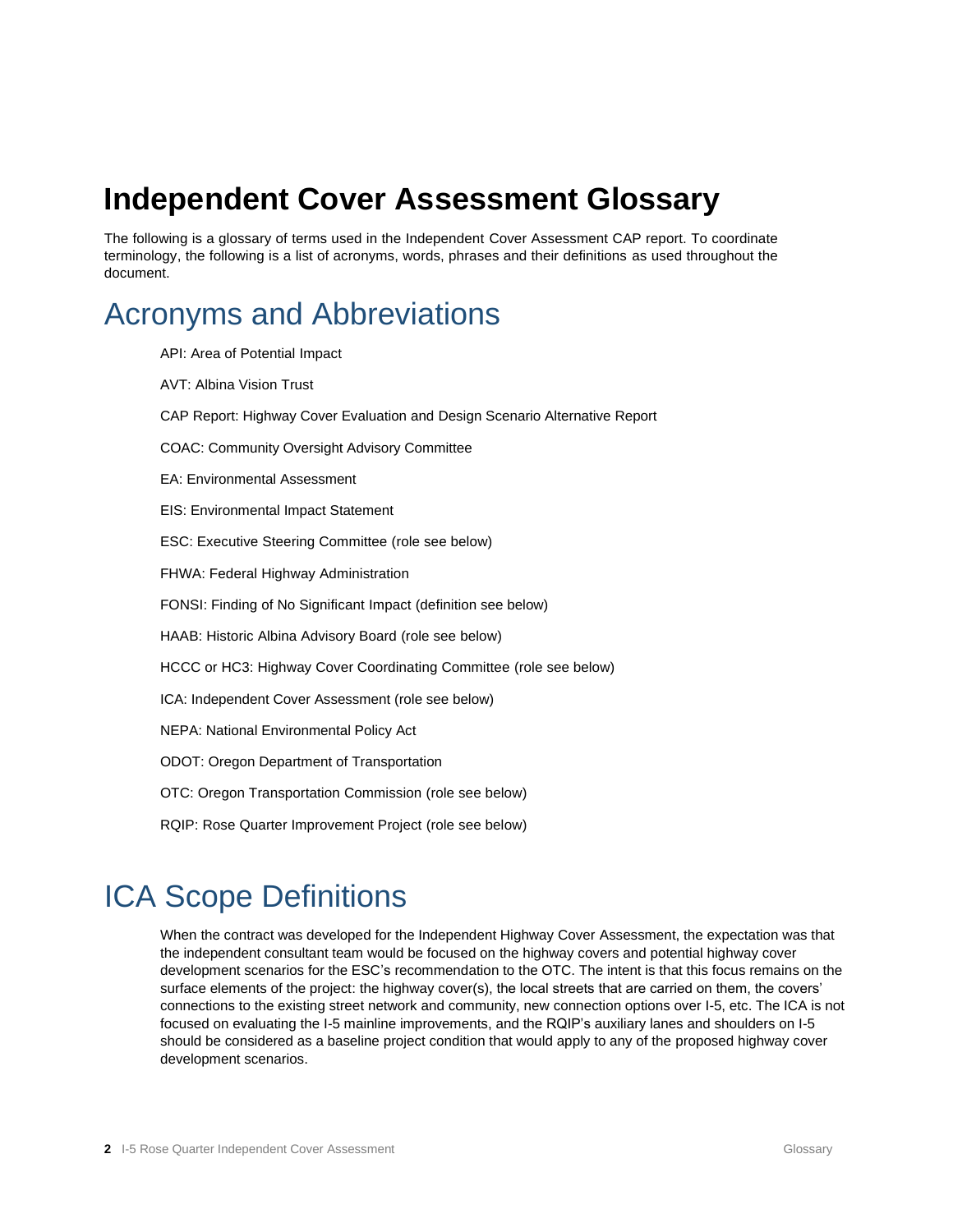## <span id="page-3-0"></span>**NEPA EA Footprint**

NEPA EA footprint has two components:

- 1. Geographically, the Area of Potential Impact (API) marks the physical extent of the project during construction and includes physical improvements impacting takings, grading, and circulation transitions.
- 2. The NEPA EA records the criteria that measure impacts that are due to the configuration of the project that may lie inside and outside the API boundary area within predetermined elements of study as determined to be within the EA, and supports FHWA's Finding of No Significant Impact (FONSI).

<span id="page-3-1"></span>**Technical Feasibility:** When an aspect of the design falls reasonably within local and national standards of engineering practice.

<span id="page-3-2"></span>**Fatal flaw:** When an aspect of the design is infeasible or unworkable from an engineering perspective, and therefore should not be further studied.

<span id="page-3-3"></span>**Political Feasibility:** When a the design concept receives broad community and cross-agency stakeholder support, thereby enabling political officials' approval for funding and permits.

# <span id="page-3-4"></span>**Design**

### <span id="page-3-5"></span>**Rose Quarter Improvement Project Design Milestones**

1. **Environmental Assessment (EA) Base Case Design:** The EA base case cover design includes park and planted areas on two highway covers. Street modifications include removing the N Flint Avenue overcrossing south of N Tillamook Street and replacing it with new pedestrian and bike paths and adding the Hancock-Dixon overcrossing connection. The Clackamas Overcrossing is included to accommodate the future Green Loop.

The EA is provided for comparison as the baseline in evaluating the ICA team's design scenarios. This includes street configurations, multimodal circulation, environmental impacts, property impacts, historic resources, and additional design changes within the National Environmental Policy Act (NEPA) Environmental Assessment (EA) Area of Potential Impact (API).

• **RQIP 15% Design:** It is consistent with the EA base case design.

The baseline for assumptions on formulating costs for the project in the Cost to Complete Report.

• **RQIP 20% Design:** Consistent with the EA design except it modifies the two covers into a single continuous cover, and the intersection design at Vancouver and Broadway has been refined.

> ODOT's baseline for conformance with the EA's Finding of No Significant Impact (FONSI).

- 2. **RQIP amended 20% Design (March 2021):** The RQIP amended 20% design makes two modifications to the EA: it modifies the two covers into a single continuous cover and updates the Hancock Street connection to replace the original Hancock to Dixon connection. Flint is also reestablished from N Hancock to Broadway only.
	- This design deviates from the EA and will require reevaluation. ODOT assumes this change will not necessitate an extensive review through the Federal Highway Administration (FHWA).

## <span id="page-3-6"></span>**Independent Cover Assessment Design Terms**

**Scenario:** A design for the highway covers and surrounding area studied by the ICA team.

**Design Element:** A unique element to a design that can be added or removed to create a hybrid of scenarios.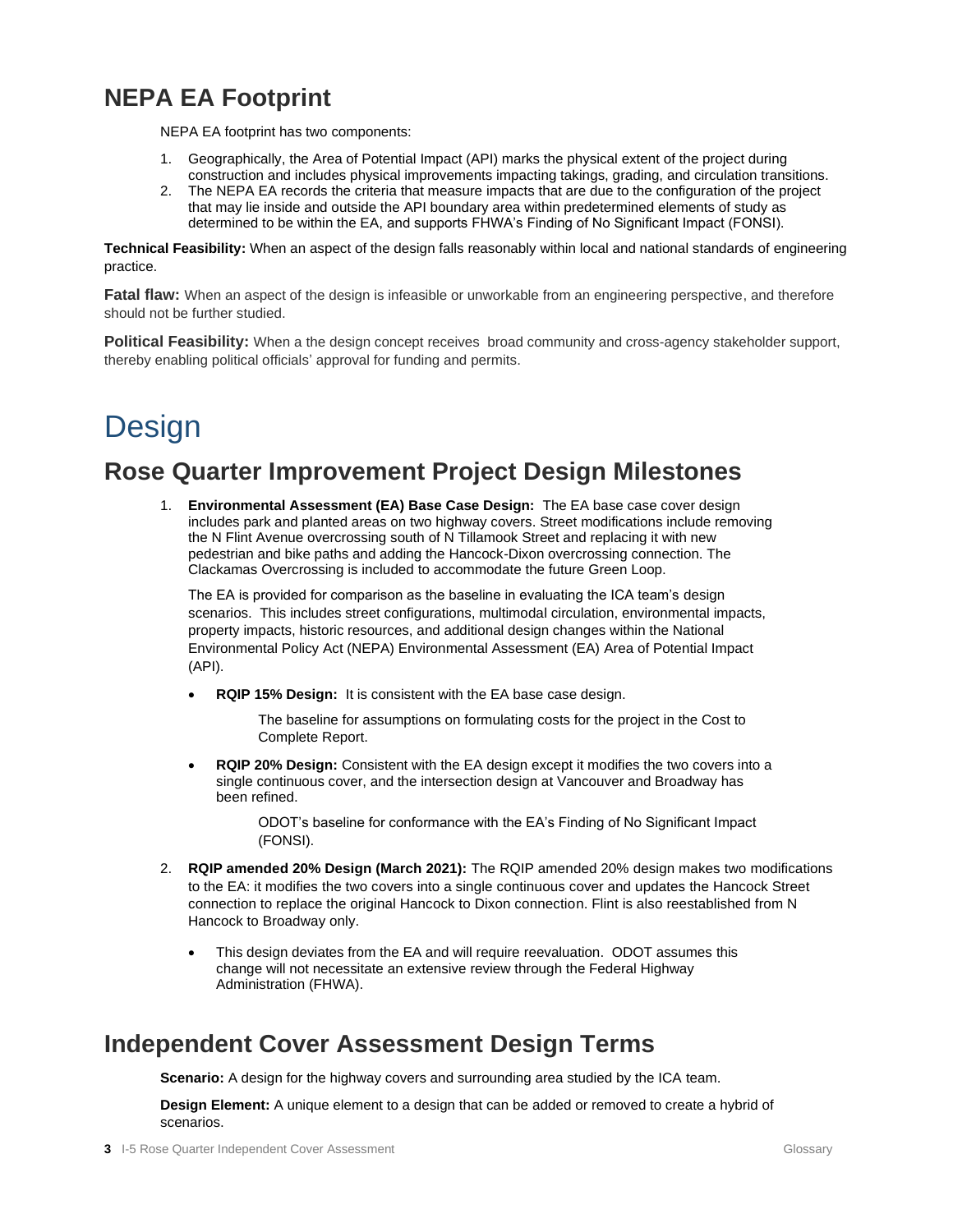**Hybrid:** A design for the highway covers that rearranges distinct elements from a scenario to demonstrate how this may be done to achieve community goals. Hybrids were not studied in detail by the ICA team.

**Historic Albina Community Workshop Attendees:** The Historic Albina community area of Portland is between the Willamette and Columbia Rivers from roughly N Denver to NE  $15<sup>th</sup>$ Avenues. Black Historic Albina Community members who were directly impacted by the original I-5 construction, and community members who live in this area were engaged in the ICA outreach effort based on ESC direction. The ICA team selected community participants from the Historic Albina community area, which included Black Historic Albina community members, BIPOC community members, and other local community members, to attend workshops hosted by the ICA. The criteria for selection was based on the restorative justice outcomes included in the ESC's Values Statement. Through the feedback provided by the 53 community workshop attendees, the ESC received representative input of the broader community's restorative justice goals for the highway cover.

#### **Surface Street Network and Circulation**

Transit Delay: increases in transit vehicle travel time through the study area as a result of changes to the street network, out-of-directional travel, and increased wait time at signals or from interactions with other traffic.

#### **Environmental Pathway**

Finding of No Significant Impacts - is a document that substantiates the decision as to why the agency has concluded there is no significant environmental impacts projected to occur upon implementation of a project.

Reevaluation – process of examining proposed changes to a project once it has been approved and a decision document has been made public. This is standard procedure under the NEPA 23 CFR 771.130 to assure the lead agency and project proponent that no adverse or significant impacts may occur as a result of the change and to amend any mitigation or construction agreements to maintain the NEPA decision,

Purpose and Need – in NEPA is the most important section of the environmental document, it establishes the reason the agency is proposing the project and aims to justify the expected outcome of public expenditure and it allows decisions to be defensible.

Restorative Justice –as defined in the initial ESC meeting engaging the community harmed by past injustices to identify how to repair the harm , enable healing and create a path forward.

#### <span id="page-4-0"></span>**Governance**

**Governance Structure**: The organizational, legal, and financial framework for decision-making and accountability, including defining a governing entity, its roles and responsibilities and required capacities, its legal organization, its ability to accept and spend funds, mechanisms for accountability (such as Board composition, reporting requirements, etc.), and flexibility required to adapt over time as the project evolves.

**Governing Entity**: The generic term for an organization that would oversee a plan for the future development and use of the highway cover and remnant lands (defined below). The roles and responsibilities, and potential structures for this entity are described further in Appendix K: Finance and Governance Task 2.4.

#### **Land and Development Areas**

Land studied in the EA: Land included in the Environmental Assessment for potential acquisition for use in the Rose Quarter Improvement Project.

Remnant Lands: Land acquired by ODOT during RQIP planning, development, and construction but no longer used by ODOT upon project completion and thus, land that could potentially be used for another purpose.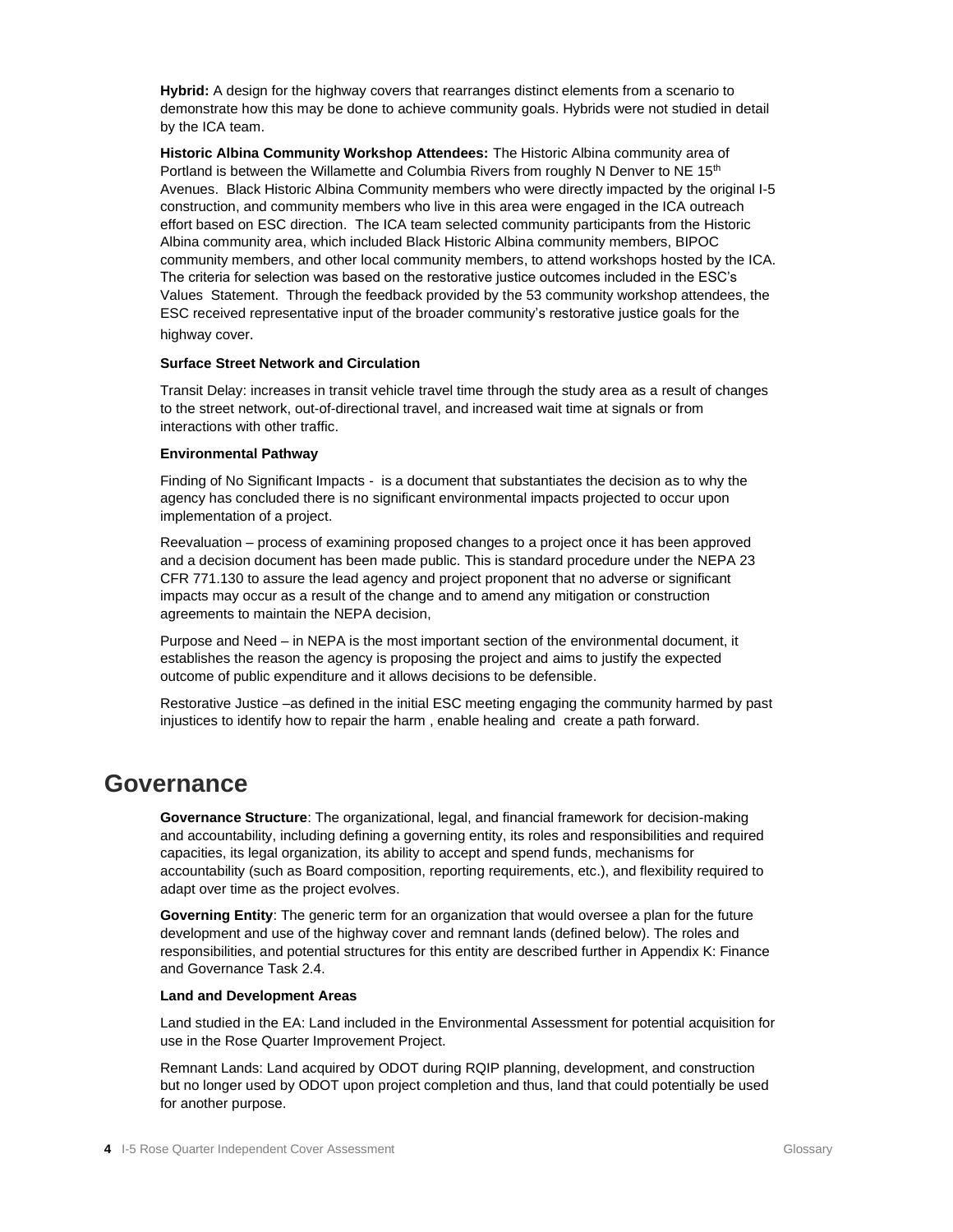# <span id="page-5-0"></span>Record Review Definitions

**Anti-Displacement**: intentional measures to afford people the ability to stay in place, maintain social networks and community culture as new development occurs.

**Anti-Racism**: the policy or practice of actively opposing racism and promoting racial equity.

**Climate action**: steps taken or policies adopted to slow or prevent further significant and longlasting change in climate and weather patterns.

**Community**: defined broadly as the people who have a connection to the Albina neighborhood. While this definition does not have a limit, its focus is on the Historic Albina community, particularly those who have suffered past harm and/or been displaced. Elevating those voices is a key part of the process for the Independent Cover Assessment.

**Community Cohesion**: the set of characteristics that keeps a group able to function as a unit, i.e.: the bonds or "glue" that maintains stability in society. (Should use the specific definition that Taha provided which is in the OOH1 content).

**Community Vision**: this ICA seeks to integrate the design of the highway cover(s) into a larger community vision derived from the Values and Outcomes identified by the ESC, the Albina Vision Trust, the City of Portland's work, interviews from the Black community, and refined within ICA work sessions with members of the community, HAAB and the ESC.

**Cover**: a structure that is built above a section of freeway; also referred to as lid or cap within engineering or design plans and drawings.

**Cumulative impacts**: exposures and public health or environmental effects from all sources of pollution in a geographic area (Portland Climate Action Plan).

**Cumulative Effects Analysis**: evaluates past, present or reasonably foreseeable future events surrounding a project area given a defined timeframe and space.

**Diaspora**: for the purposes of this assessment, the African American population was dispersed from the center of the Historic Albina District to areas further north and northeast in the city. (don't think we need this term. I took it out of all of the FNA report and materials.)

**Disinvestment**: for the purposes of this assessment, we use the definition of "disinvestment" provided by Karen J. Gibson's journal article "Bleeding Albina: A History of Disinvestment, 1940 - 2000" (Gibson, 2008). Gibson describes disinvestment as "the sustained and systemic withdrawal of capital investment from the built environment" and "the neglect of public services such as schools; building, street, and park maintenance; garbage collection; and transportation." This withdrawal of capital investment resulted in a loss of generational wealth creation opportunities for the residents and business owners that once thrived in the Albina neighborhood.

**Environmental Justice**: the fair treatment of people of all races, cultures, and incomes with respect to the development, adoption, implementation, and enforcement of environmental laws, regulations, and policies (Environmental Protection Agency, 2020).

**Erasure**: the removal of the physical environment that supports a community as well as the resulting loss and trauma. Erasure can lead one to question, "Who am I?" and "Where do I belong?"

**Gentrification**: for the purposes of this assessment, we have chosen to use the definition of "gentrification" presented by Lisa Bates of Portland State University in her Gentrification and Displacement study for the City of Portland (Bates, 2013). Bates offers an operational definition with measurable characteristics in three areas at the neighborhood scale: housing market changes, economic status changes and demographic changes:

"Gentrification [is the process that] occurs when a neighborhood has attractive qualities for example, location or historic architecture—but remains relatively low value. The disconnect between potential value and current value (called "the rent gap") may occur due to historic disinvestment by public and private sectors. When the area becomes desirable